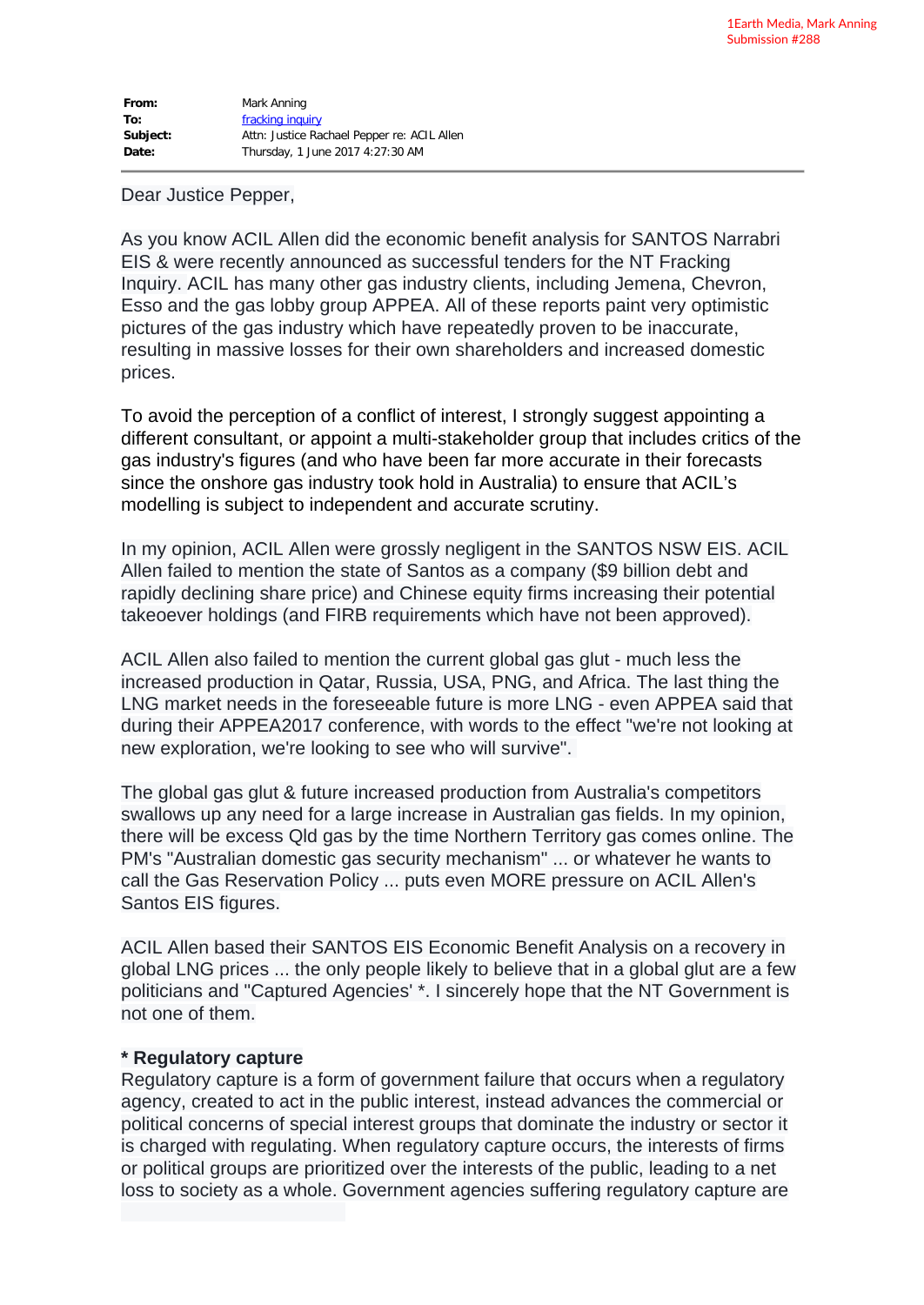called "captured agencies".

# **Global gas glut strengthens hands of buyers in pushing to slash prices**

MARCH 25 2017 The world's biggest liquefied natural gas (LNG) buyers - all in Asia - are clubbing together to secure more flexible supply contracts in a move which shifts power to importers from producers as oversupply grows.

[http://www.smh.com.au/business/global-gas-glut-strengthens-hands-of-buyers-in-pushing-to-slash](http://www.smh.com.au/business/global-gas-glut-strengthens-hands-of-buyers-in-pushing-to-slash-prices-20170323-gv5f41.html)[prices-20170323-gv5f41.html](http://www.smh.com.au/business/global-gas-glut-strengthens-hands-of-buyers-in-pushing-to-slash-prices-20170323-gv5f41.html)

Examples of ACIL Allen's inaccurate modelling to dismantle RET:

## **Farcical" start to Tony Abbott's renewable energy review**

Clean energy representatives were shocked by the panel's appointment as chief advisor and modeller of ACIL Allen, a consultancy seen as close to the fossil fuel industry, and whose highly contested research formed the basis of the coal industry's attempts to dismantle the RET in 2012.

Not only will ACIL Allen do the modelling for the RET Review panel, some of the assumptions that will form the basis of that modelling have also stunned the clean energy industry, and been branded as a farce.

<http://reneweconomy.com.au/farcical-start-to-tony-abbotts-renewable-energy-review-14978/>

## **This is the dawning of the Age of Consultancy**

Clean energy representatives were shocked by the panel's appointment as chief advisor and modeller of ACIL Allen, a consultancy seen as close to the fossil fuel industry, and whose highly contested research formed the basis of the coal industry's attempts to dismantle the RET in 2012.

They refused to include in their modelling the benefits of renewable energy – including the health benefits, job benefits, and the network benefits – which the panel dismissed as "too hard to model" and little more than a "transfer of wealth", presumably away from the coal generators and network providers.

ACIL Allen were paid \$287,468 for their modelling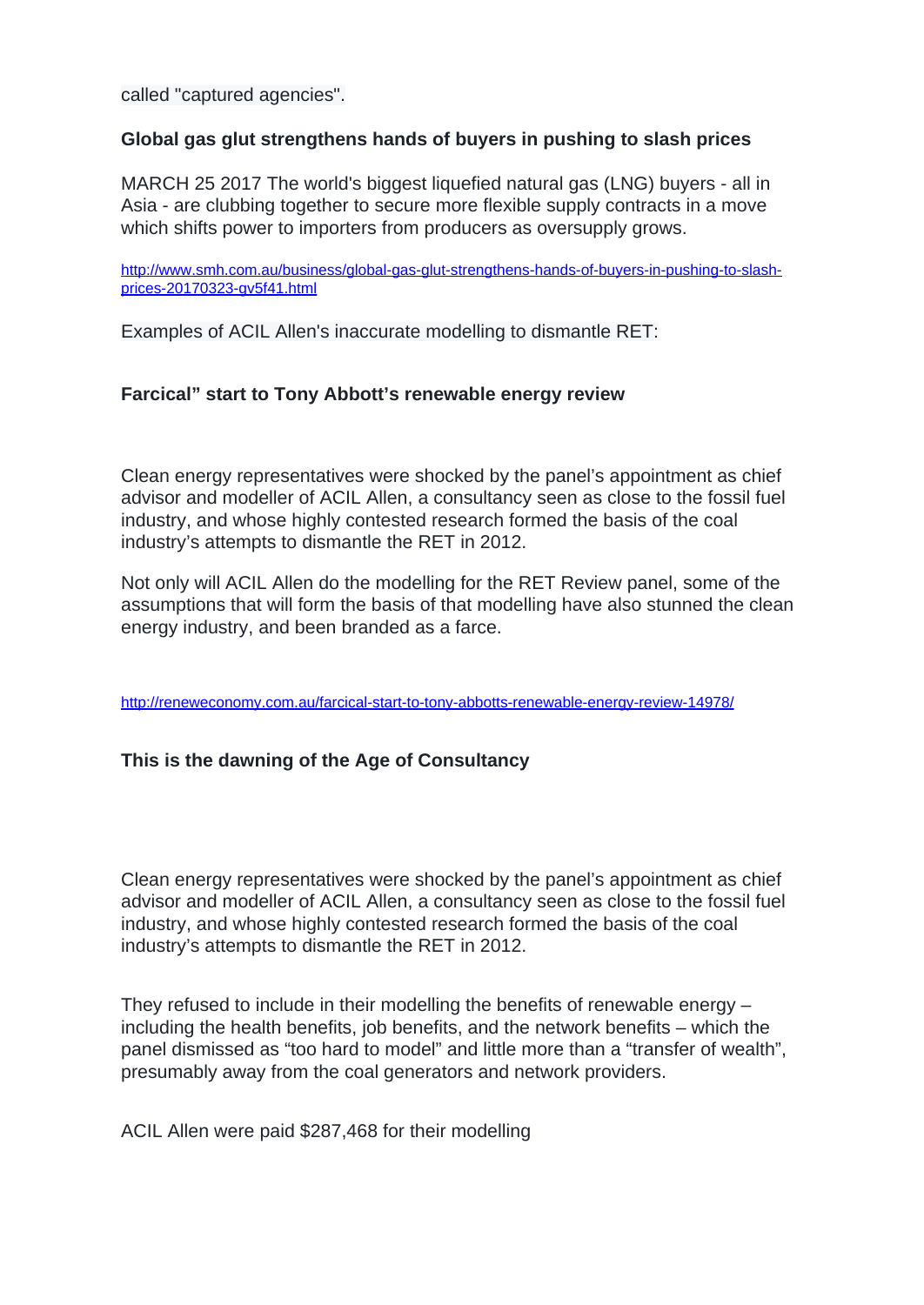### **Government modelling shows power prices will fall if RET stays**

The selection of ACIL Allen to inform the review of Australia's target of 41,000 gigawatt-hours of renewable energy by large generators by 2020 prompted controversy because of the company's perceived closeness to the fossil fuel industry.

ACIL Allen's data shows that while consumers would see a short term increase of about \$54 a year to 2020 if the current target was kept, they would be worse off over the longer term if it was axed or if new companies were prevented from entering the scheme.

The figures also show that Australia's annual carbon emissions will be about 24 million tonnes a year lower between 2020 and 2030 with a RET in place.

[http://www.smh.com.au/federal-politics/political-news/government-modelling-shows-power-prices-will](http://www.smh.com.au/federal-politics/political-news/government-modelling-shows-power-prices-will-fall-if-ret-stays-20140624-zskbd.html)[fall-if-ret-stays-20140624-zskbd.html](http://www.smh.com.au/federal-politics/political-news/government-modelling-shows-power-prices-will-fall-if-ret-stays-20140624-zskbd.html)

And finally, this which shows ACIL Allen's inaccurate modelling had the opposite to the desired effect: **Renewable energy target set to push price of power even higher** March 8, 2017 Electricity prices are set to continue to spiral upwards because of unintended consequences from the design of the renewable energy target, the nation's energy tsar has warned. Yesterday, AEMC chairman John Pierce said the energy sector had "suffered from a long vacuum around national, co-ordinated policy decisions". The bosses of two of Australia's biggest energy producers, Origin Energy and AGL Energy, yesterday also backed calls for an emissions intensity scheme, adding to pressure on the Turnbull government to overturn its stance against such a scheme.

[http://www.theaustralian.com.au/business/mining-energy/renewable-energy-target-set-to-push-price](http://www.theaustralian.com.au/business/mining-energy/renewable-energy-target-set-to-push-price-of-power-even-higher/news-story/d3faa214726617c7d64dbc022c20f1a6)[of-power-even-higher/news-story/d3faa214726617c7d64dbc022c20f1a6](http://www.theaustralian.com.au/business/mining-energy/renewable-energy-target-set-to-push-price-of-power-even-higher/news-story/d3faa214726617c7d64dbc022c20f1a6)

My background: I am a MBA-qualified journalist & economic development manager of more than forty years experience: 12 years with the wire services, AAP, Reuters & The Associated Press and have worked for both sides of the House as a journalist (Freelanced for Mike Egan ALP in the 80s, and Michael Lavarach, the ALP federal Attorney-General in the mid-90s, then staff journalist for Peter Slipper LNP for a short time in 1994). I am a former manager for the Sunshine Coast Regional Economic Development Board (successfully managing